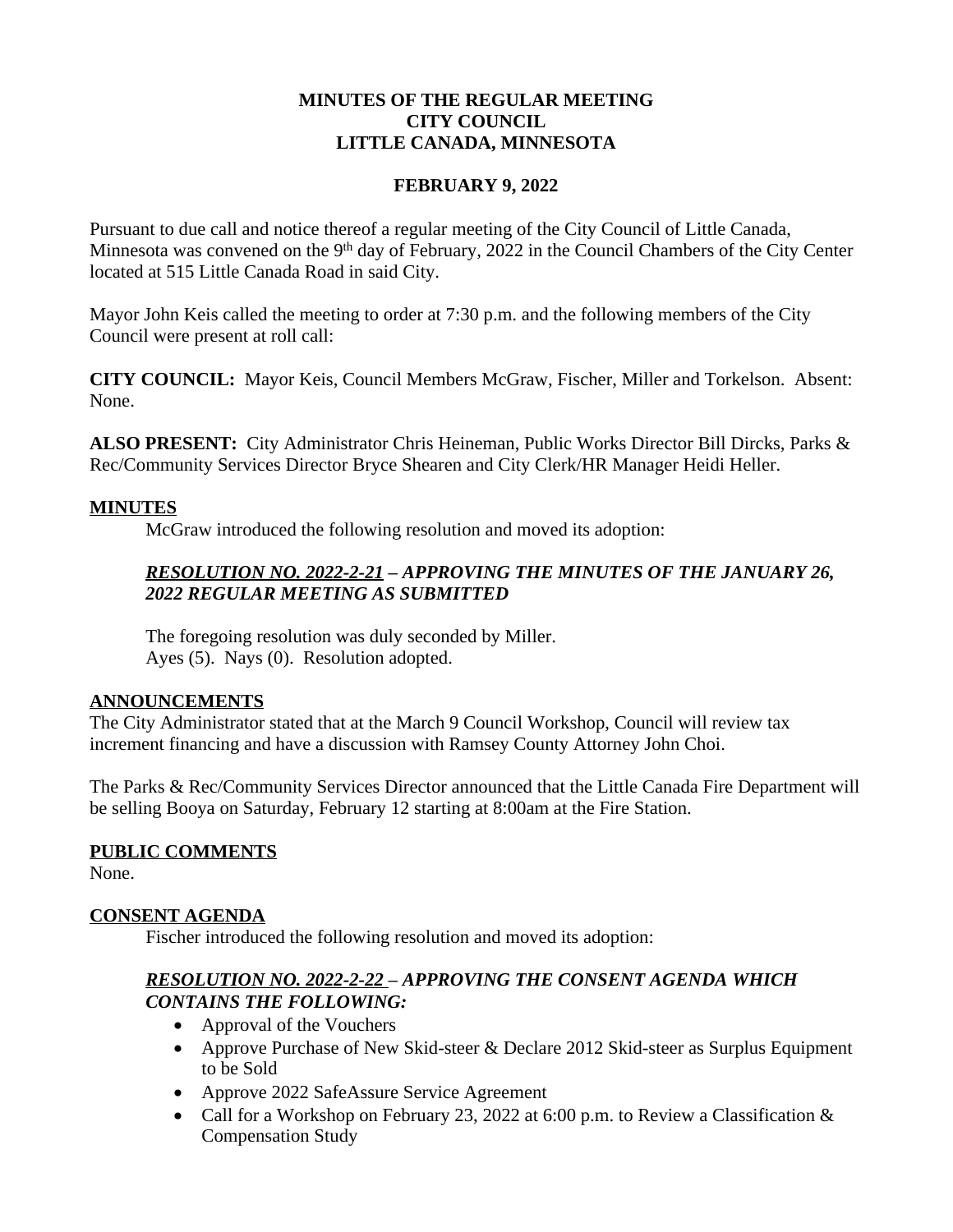#### **MINUTES CITY COUNCIL FEBRUARY 9, 2022**

The foregoing resolution was duly seconded by Miller. Ayes (5). Nays (0). Resolution adopted.

#### **APPROVE PLANS & SPECIFICATIONS AND AUTHORIZE ADVERTISING FOR BIDS FOR 2022 STREET IMPROVEMENT PROJECTS**

The Public Works Director reported that project staff has been working over the last several months to develop the 2022 street projects, coordinate with impacted residents and property owners, and prepare final plans for bidding. He reviewed the type of improvements in each project area and stated that bids will be received on March 10, 2022 with a possible award by the Council on March 23, 2022. The Public Works Director explained that street improvements will be funded through the City's Infrastructure Capital Improvement Fund and special assessments; Utility improvements would be funded through the City's Infrastructure Capital Improvement Fund; and Coronavirus Response and \$36,618 in Relief Supplemental Appropriations Act funds will also be used.

Keis introduced the following resolution and moved its adoption:

## *RESOLUTION NO. 2022-2-23 – APPROVE THE PLANS AND SPECIFICATIONS AND ORDERING ADVERTISEMENT FOR BIDS FOR THE 2022 STREET PROJECTS:*

## *IMPROVEMENT NO. 2022-02, YORKTON RIDGE (CUL-DE-SAC TO CONDIT STREET) AND IMPROVEMENT NO. 2022-03 MAPLE LANE & JACSON STREET (CUL-DE-SAC TO LABORE AVENUE) AND IMPROVEMENT NO. 2022-04 RYAN DRIVE (SPRUCE STREET TO COUNTRY DRIVE) AND IMPROVEMENT NO. 2022-05 WOODLYNN AVE (RICE STREET TO EAST TERMINUS)*

The foregoing resolution was duly seconded by Torkelson. Ayes (5). Nays (0). Resolution declared adopted.

#### **MNDOT STATE AID CORONAVIRUS RESPONSE AND RELIEF SUPPLEMENTAL APPROPRIATIONS ACT FUNDS**

The Public Works Director reported that \$20 million of Federal CRRSAA funds have been distributed to MnDOT to help with revenue loss from the County State Aid Highway (CSAH) and Municipal State Aid Streets (MSAS) funds during the pandemic. The County Engineer and the City Engineer's Associations had a series of discussions and worked with MnDOT to find an equitable way to distribute the funds among the metro counties and State Aid cities.

The Public Works Director stated that Little Canada is receiving \$36,618, and the funds can be used in several ways related to road maintenance or construction. He explained that the City must inform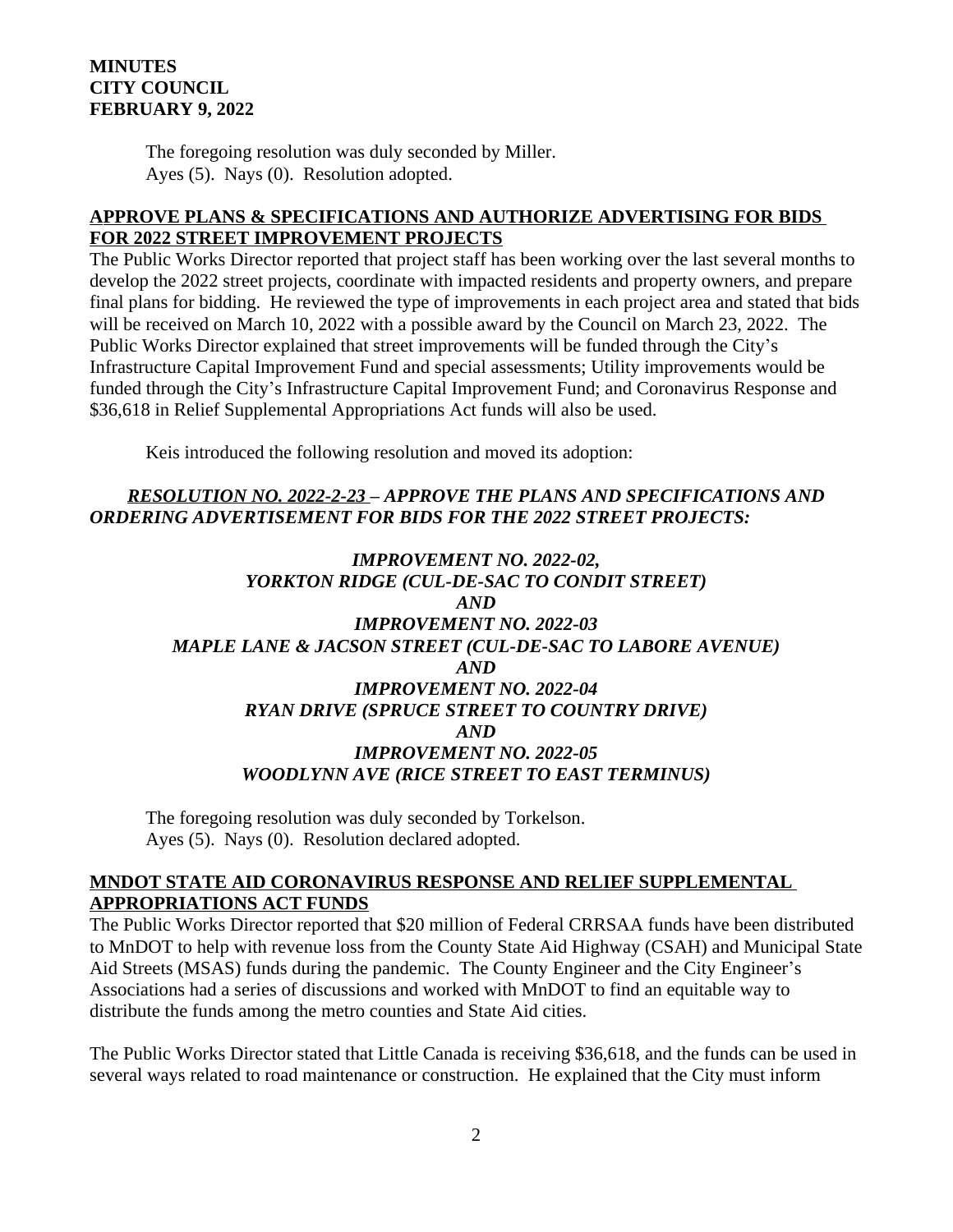#### **MINUTES CITY COUNCIL FEBRUARY 9, 2022**

MnDOT how we will spend the funds by February 28, 2022, and staff feels the best use is to apply them to the 2022 street improvement projects as this will help with the City's portion of the cost.

McGraw introduced the following resolution and moved its adoption:

#### *RESOLUTION NO. 2022-2-24 – ACCEPT AND DESIGNATE \$36,618 RECEIVED FROM THE MINNESOTA DEPARTMENT OF TRANSPORTATION STATE AID CORONAVIRUS RESPONSE AND RELIEF SUPPLEMENTAL APPROPRIATIONS ACT TO THE 2022 STREET IMPROVEMENT PROJECTS*

The foregoing resolution was duly seconded by Miller. Ayes (5). Nays (0). Resolution declared adopted.

#### **APPROVE PLANS & SPECIFICATIONS AND AUTHORIZE ADVERTISING FOR BIDS FOR RONDEAU PARK IMPROVEMENTS**

The Parks & Rec/Community Services Director stated that staff has planned an improvement project for Rondeau Park in 2022 using funds the City received from the American Rescue Plan Act (ARPA). He explained that some of the work is being contracted directly by staff, and other work has been put together into a package that will be bid publicly. He stated these items include new sidewalks and trails throughout the park, drainage improvements near the basketball courts, grading and drainage needed for the new shade and play structures and tree and landscaping plantings. He stated the overall project budget is \$520,000 with the site improvements in the bid package estimated at \$130,000 of the budget.

McGraw introduced the following resolution and moved its adoption:

## *RESOLUTION NO. 2022-2-25 – APPROVE PLANS AND SPECIFICATIONS FOR DESIGNATED IMPROVEMENTS AND ORDER ADVERTISEMENT FOR BIDS FOR 2022 RONDEAU PARK IMPROVEMENTS NO. 2022-07*

The foregoing resolution was duly seconded by Torkelson. Ayes (5). Nays (0). Resolution declared adopted.

### **CITY COUNCIL CODE OF CONDUCT**

The City Clerk stated that in November when Council was reviewing the updated Personnel Policy, Councilmember McGraw stated that he would the Council to adopt a Code of Conduct in order to provide expectations of behavior for current and future City Council members. She reported that staff has drafted a policy for the Council to consider. She explained the Introduction paragraph at the beginning of the policy could be used as this pledge and be made into a separate document that is signed by Council members, either along with the Oath of Office, or even annually.

Torkelson stated that he thinks it is a good document, but he would like a little more time to go over his suggestions. Keis stated that his only comment is that there are no consequences, but he does not know what those could be. Fischer stated that he feels the document could be very general and short. McGraw stated he thinks it was good, had a couple sections that he thinks could be simplified, and